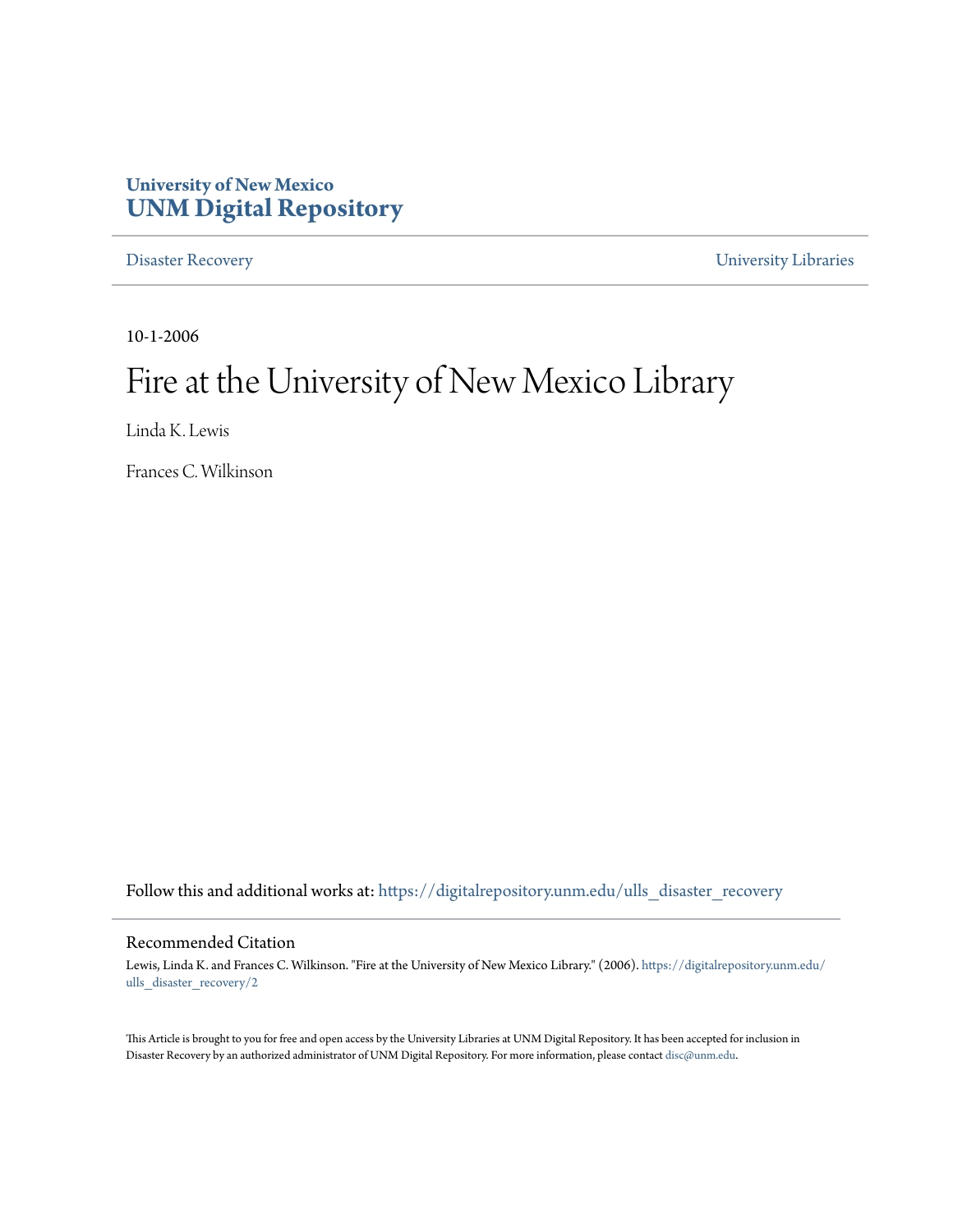## FIRE AT THE UNIVERSITY OF NEW MEXICO

## By Linda K. Lewis and Frances C. Wilkinson

Just before 11 p.m. on Sunday, April 30, 2006, UNM's Zimmerman Library was on fire. Library staff quickly evacuated the students preparing for finals. The fire department arrived and put out the fire which was confined to the basement periodicals area. The cause of the fire is still officially under investigation. Thankfully, no one was hurt, and the damage was limited to the periodicals area; our books, special collections, and archives were not damaged.

The Library's Emergency Preparedness and Disaster Plan guided our emergency response. Our first priority was to re-establish services to our customers. We set-up minimal reference and information services in the Student Union Building and arranged for extended hours at the Union for students to study. We also extended hours at two of our branch library locations. We staffed information tables near both entrances to Zimmerman. In addition, we created a webpage with information about the fire and our recovery. As soon as we regained partial access to Zimmerman Library, we developed a paging system to retrieve books. Our staff was relocated to our other campus libraries. To stay in communication with each other, we arranged for cell phones. We also borrowed laptop computers from various campus and state organizations for our displaced staff.

While the fire had been confined to part of the basement, it was very intense. Some materials were burned completely; there was some water damage, and the smell of smoke and soot spread through the building. The odor of smoke could be detected outside the building for days. After the ashes were removed, the entire building, excluding the burned-out basement—every shelf, every book, every wall—was cleaned.

All the surviving journals and microforms in the basement were packed in 18-wheel trucks and taken to an out-of-state disaster recovery company for cleaning. We estimate that we lost 30,000 volumes of journals in American history, Latin American studies, ethnic studies, Southwestern studies, anthropology, social sciences and humanities.

We reopened part of the Zimmerman first floor on July 26, providing reference and circulation services, access to the Center for Southwest Research, and study space in our historic West Wing. Starbucks, located in our lobby, also reopened. Our paging service continued until our second and third floors reopened to the public a few weeks later.

Our reference area located directly above the basement fire area sustained significant smoke damage. We are taking this opportunity to remodel the area to provide additional public space, more computers, more collaborative study spaces, and a fire suppression system. Completion of the project is expected in late November.

Reconstruction of the extensively damaged basement will take considerably longer.